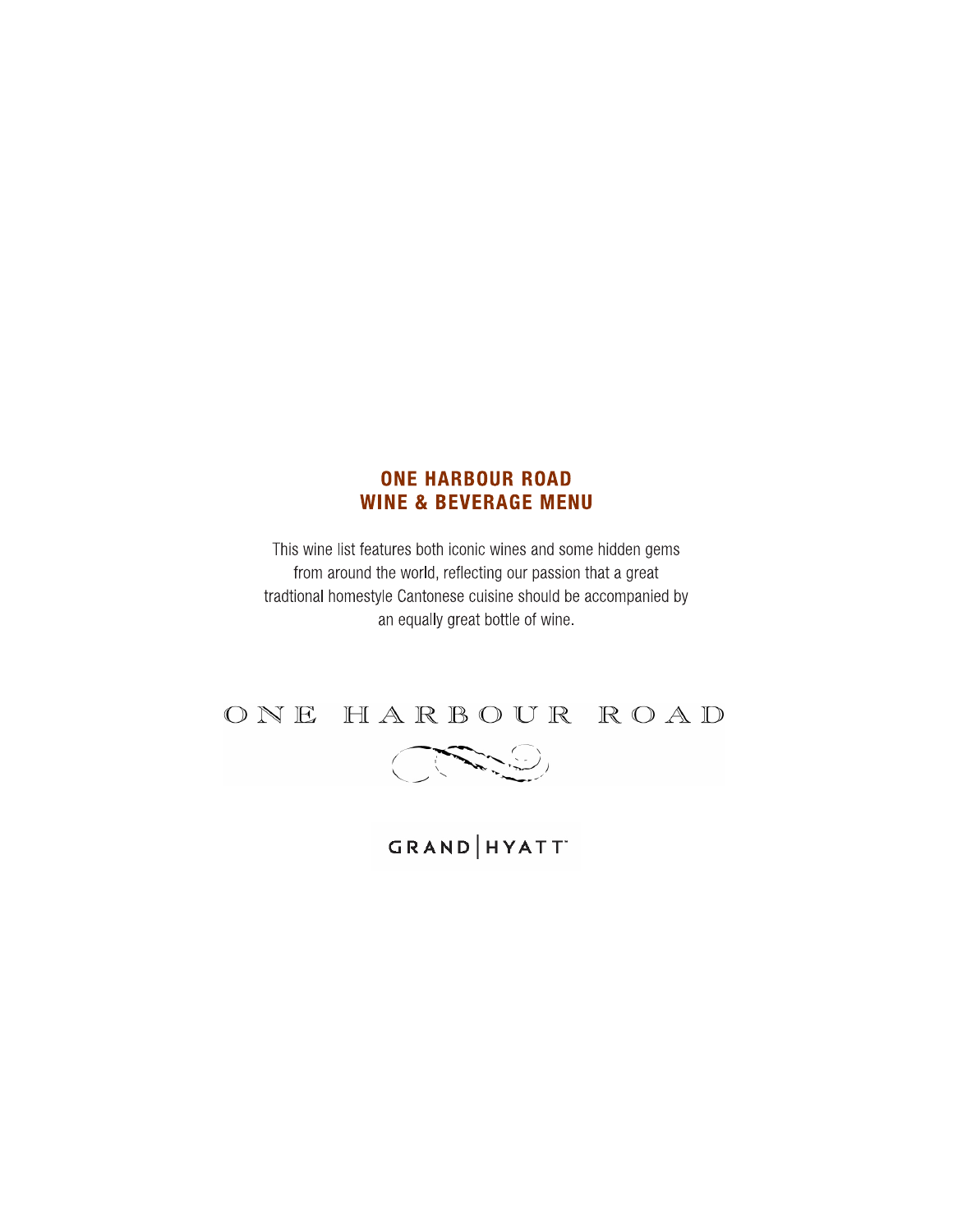| P.2           | <b>WINE BY THE GLASS</b>                                                                                                                                                                                                                                                                                                                                     |
|---------------|--------------------------------------------------------------------------------------------------------------------------------------------------------------------------------------------------------------------------------------------------------------------------------------------------------------------------------------------------------------|
| P.3           | <b>CHAMPAGNE &amp; SPARKLING WINE</b>                                                                                                                                                                                                                                                                                                                        |
| $P.4 - P.5$   | <b>WHITE WINE</b><br>FRANCE<br>Burgundy, Alsace, Rhone Valley, Loire Valley, Languedoc-Roussilon<br><b>ITALY</b><br>Alto Adige, Campania, Sicily<br><b>AUSTRIA</b><br>Kamptal<br>AUSTRALIA<br>Margaret River, Adelaide Hills<br>NEW ZEALAND<br>Auckland<br>CHINA<br>Gobi Desert                                                                              |
| $P.6 - P.8$   | <b>RED WINE</b><br>FRANCE<br>Burgundy, Bordeaux, Rhone Valley, Languedoc-Roussilon & Corsica<br><b>ITALY</b><br>Piemonte, Tuscany<br>SPAIN<br>Bierzo, Rioja<br>AUSTRALIA<br>Yarra Valley, Barossa Valley, South Australia<br><b>NEW ZEALAND</b><br>Central Otago<br>UNITED STATES<br>Alexander Valley, Sonoma Coast, Napa Valley<br>CHINA<br>Ningxia, Yunnan |
| P.9           | <b>HALF BOTTLE &amp; MAGNUM BOTTLE</b>                                                                                                                                                                                                                                                                                                                       |
| P.10          | <b>SWEET WINE &amp; CHINESE WINE</b>                                                                                                                                                                                                                                                                                                                         |
| $P.11 - P.12$ | <b>BEER &amp; SPIRIT, COCKTAIL</b>                                                                                                                                                                                                                                                                                                                           |
| P.13          | <b>OTHER NON-ALCOHOLIC BEVERAGE</b>                                                                                                                                                                                                                                                                                                                          |

CONTENT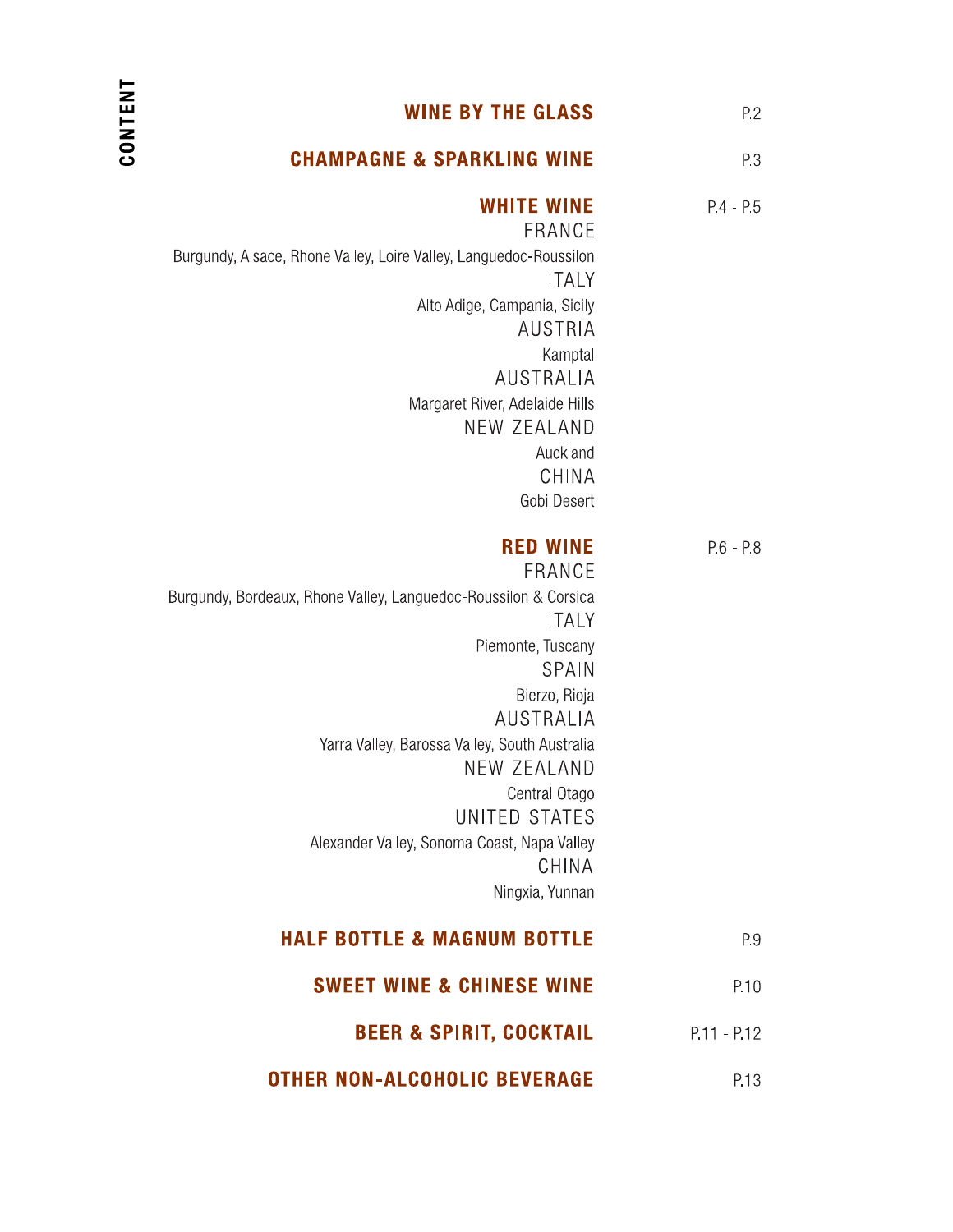# **CHAMPAGNE ASSEMBLAGE**

| <b>Brut - ROGER COULON</b>                | Nv        | 850   |
|-------------------------------------------|-----------|-------|
| L'Invitation - HURÉ FRERE                 | Nv        | 920   |
| <b>Brut - DELAMOTTE</b>                   | Nv        | 950   |
| Reserve - POL ROGER                       | <b>Nv</b> | 1,000 |
| Grande Cuvée - KRUG                       | Nv        | 2,200 |
|                                           |           |       |
| Grand Vintage - MOET & CHANDON            | 2013      | 1,150 |
| La Grande Dame - VEUVE CLICQUOT PONSARDIN | 2006      | 2,550 |
| DOM PÉRIGNON                              | 2010      | 3,180 |
| DOM PÉRIGNON                              | 2012      | 2,100 |

# **BLANC DE BLANC**

| RUINART | Nv | 1,300 |
|---------|----|-------|
| LANSON  | Nv | 1,300 |

# **BLANC DE NOIR**

| Fidèle - VOUETTE & SORBÉE | Nv | 1.400 |
|---------------------------|----|-------|
|                           |    |       |

# **ROSÉ**

| MOET & CHANDON                 | Nv | 1,150 |
|--------------------------------|----|-------|
| Cuvée - LAURENT-PERRIER        | Nv | 1,500 |
| BOLLINGER                      | Nv | 1,650 |
| 1er Cru Prestige - DUVAL-LEROY | Nv | 1,750 |
|                                |    |       |

2014 1,300 LOUIS ROEDERER

# **SPARKLING WINE**

| <b>FRANCE</b><br>Montlouis-Sur-Loire - Triple Zero - DOMAINE DE LA TAILLE AUX LOUPS | Nv   | 650 |
|-------------------------------------------------------------------------------------|------|-----|
| <b>ITALY</b>                                                                        |      |     |
| Moscato d'Asti - Lumine - CA' D'GAL                                                 | 2020 | 580 |
| <i>Prosecco - Rustico -</i> NINO FRANCO                                             | Nv   | 520 |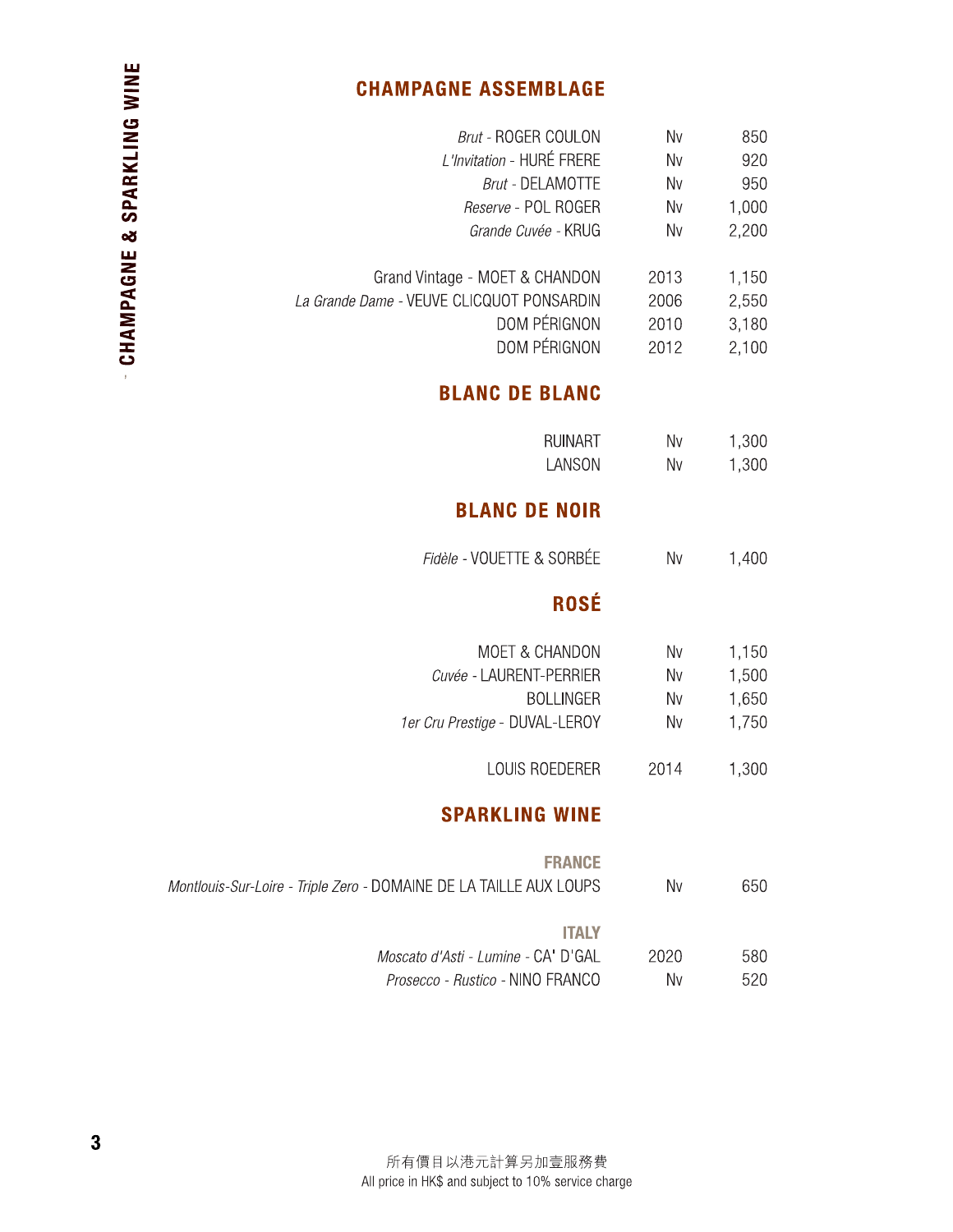#### **BURGUNDY**

|            |       |      | <b>BURGUNDY</b>                                                                 |
|------------|-------|------|---------------------------------------------------------------------------------|
| WHITE WINE | 3,980 | 2015 | Meursault Meix Chavaux - DOMAINE ROULOT<br>Chardonnay                           |
|            | 990   | 2018 | Meursault - Clos Du Cromin - DOMAINE GENOT-BOULANGER<br>Chardonnay              |
|            | 1,900 | 2017 | Chassagne-Montrachet - Les Ancégnières - DOMAINE P-Y. COLIN-MOREY<br>Chardonnay |
|            |       |      | <b>ALSACE</b>                                                                   |
|            | 980   | 2013 | Langenberg - La Longue Colline - MARCEL DEISS<br>Riesling                       |
|            | 3,400 | 2012 | Clos Sainte Hune - DOMAINE TRIMBACH<br>Riesling                                 |
|            |       |      | <b>RHONE VALLEY</b>                                                             |
|            | 1,650 | 2019 | Condrieu - Les Terrasses de L'Empire - DOMAINE G. VERNAY<br>Viognier            |
|            |       |      | <b>LOIRE VALLEY</b>                                                             |
|            | 660   | 2020 | Sancerre - DOMAINE VACHERON<br>Sauvignon Blanc                                  |
|            | 1100  | 2018 | Pouilly-Fumé - Barre à Mine - MICHEL REDDE & FILS<br>Sauvignon Blanc            |
|            | 700   | 2015 | Reuilly - Orphée - DOMAINE LES POËTE<br>Sauvignon Blanc                         |
|            |       |      |                                                                                 |
|            |       |      |                                                                                 |
|            |       |      |                                                                                 |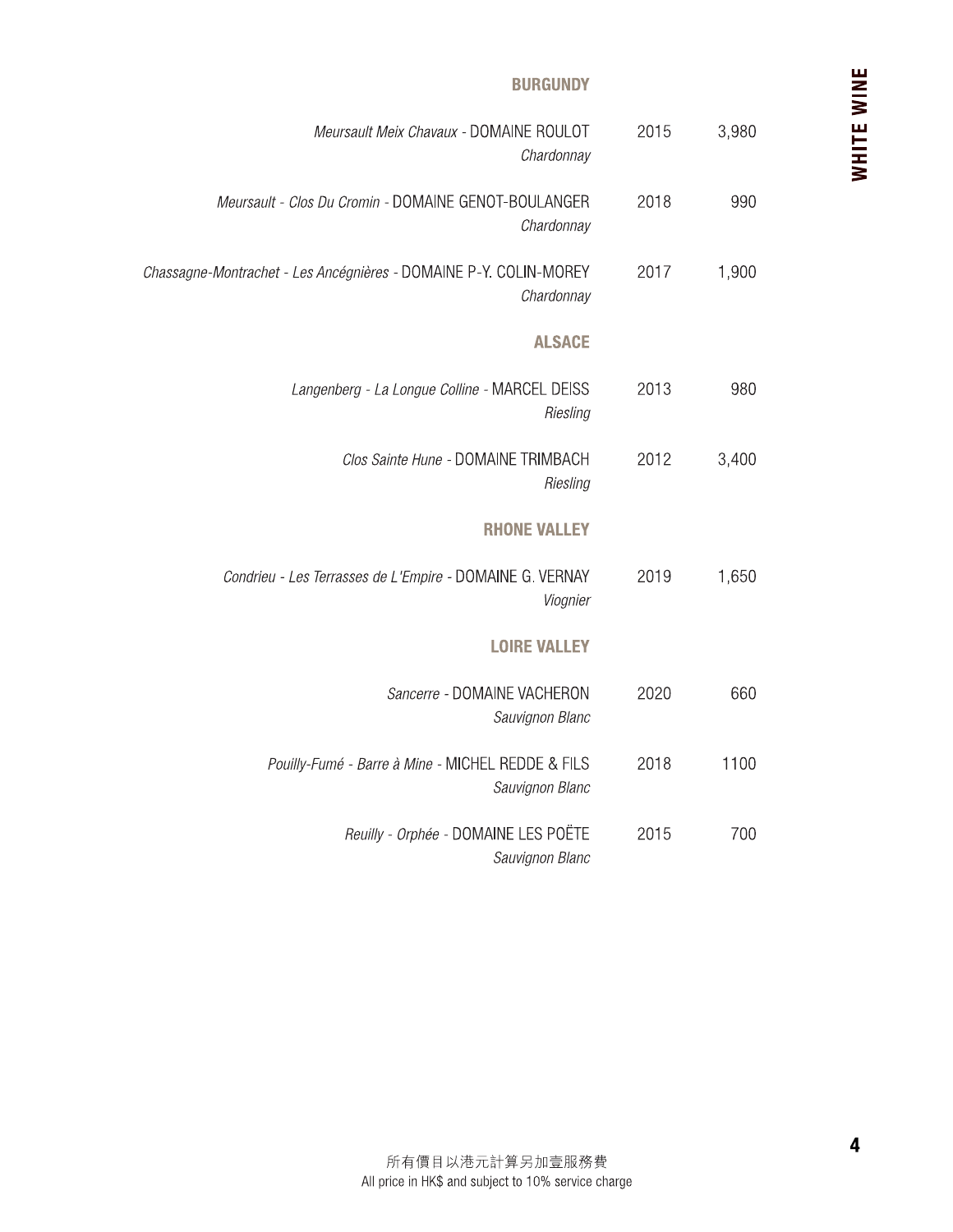### LANGUEDOC-ROUSSILLON

| 2018 | Corbières - La Bégou - MAXIME MAGNON                    |
|------|---------------------------------------------------------|
| 1050 | Grenache Blanc/Grenache Gris                            |
|      | <b>ITALY</b>                                            |
| 2018 | Alto Adige - Winkl - CANTINA TERLANO                    |
| 720  | Sauvignon Blanc                                         |
| 740  | Alto Adige - Vigneti delle Dolomiti - MASO CANTANGHEL   |
| 2020 | Pinot Grigio                                            |
| 2014 | Campania - Terrantica - Greco di Tufo - I FAVATI        |
| 610  | Greco                                                   |
|      | <b>AUSTRIA</b>                                          |
| 2019 | Kamptal - Renner 1ÖTW Lage Reserve - SCHLOSS GOBELSBURG |
| 820  | Grüner Veltliner                                        |
|      | <b>AUSTRALIA</b>                                        |
| 720  | Margaret River - Ribbon Vale - MOSS WOOD                |
| 2018 | Sauvignon Blanc/Semillon                                |
| 2020 | Adelaide Hills - M3 - SHAW & SMITH                      |
| 800  | Chardonnay                                              |
|      | <b>CHINA</b>                                            |
| 590  | Gobi Desert - Skyline of Gobi - TIANSAI VINEYARD        |
| 2019 | Chardonnay                                              |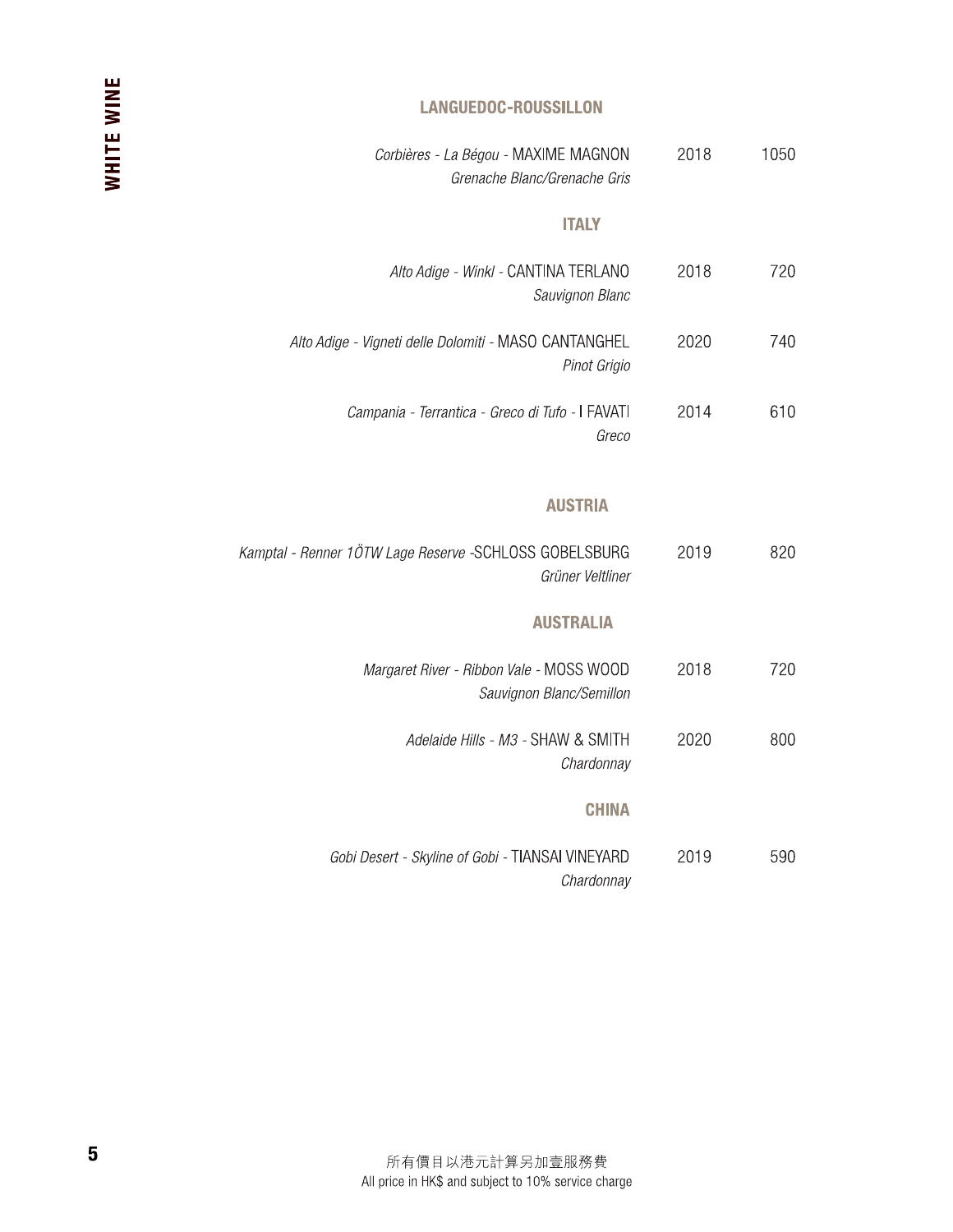#### **BURGUNDY**

| Bourgogne Cote d'Or - Gravel - DOMAINE MARÉCHAL<br>Pinot Noir            | 2018 | 680    |
|--------------------------------------------------------------------------|------|--------|
| Bourgogne Rouge - DOMAINE FOURRIER<br>Pinot Noir                         | 2018 | 900    |
| Gevrey-Chambertin - DOMAINE MARCHAND<br>Pinot Noir                       | 2018 | 1,050  |
| Gevrey-Chambertin - La Justice - DOMAINE DE LA VOUGERAIE<br>Pinot Noir   | 2018 | 1,050  |
| Morey-St-Denis 1er cru Aux Charmes - DOMAINE PIERRE AMIOT<br>Pinot Noir  | 2016 | 1,780  |
| Chambolle-Musigny - DOMAINE DUJAC<br>Pinot Noir                          | 2018 | 1,600  |
| Clos Vougeot Grand cru - DOMAINE JEAN-JACQUES CONFURON<br>Pinot Noir     | 2016 | 2,990  |
| Volnay - DOMAINE JEAN-MARC BOULEY<br>Pinot Noir                          | 2017 | 1,280  |
| Chorey-Les-Beaune - Vieilles Vignes - M. GAY & FILS<br><b>Pinot Noir</b> | 2018 | 650    |
| <b>BORDEAUX</b>                                                          |      |        |
| Haut-Médoc - CHÂTEAU LANESSAN<br>Cabernet Sauvignon/Merlot               | 2009 | 990    |
| Saint-Estèphe - CHÂTEAU MONTROSE<br>Cabernet Sauvignon/Merlot            | 1998 | 3,180  |
| Pauillac - CHÂTEAU LYNCH-BAGES<br>Cabernet Sauvignon/Merlot              | 2011 | 3,580  |
| Pauillac - CHÂTEAU LAFITE-ROTHSCHILD<br>Cabernet Sauvignon/Merlot        | 2002 | 13,500 |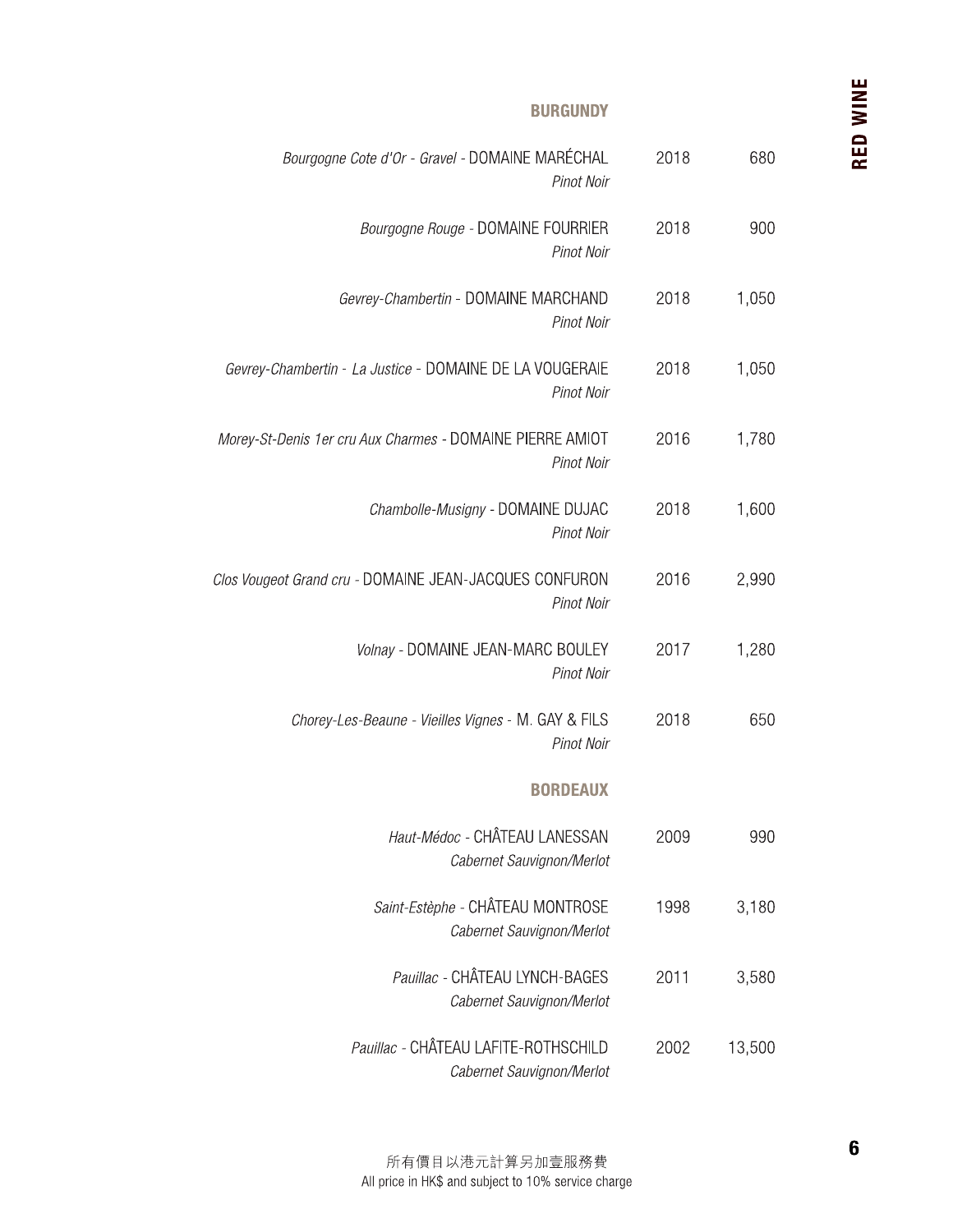| Saint-Julien - CHÂTEAU GLORIA<br>Cabernet Sauvignon/Merlot                  | 2006 | 1,280 |
|-----------------------------------------------------------------------------|------|-------|
| Pessac-Léognan - CHÂTEAU BRANON<br>Cabernet Sauvignon/Merlot                | 2011 | 1,880 |
| Margaux - LA DAME DE MALESCOT<br>Cabernet Sauvignon/Merlot                  | 2014 | 750   |
| <i>Saint-Emilion -</i> CHÂTEAU VIEUX TAILLEFER<br>Cabernet Sauvignon/Merlot | 2016 | 1,380 |

### **RHONE VALLEY & CORSICA**

| 2018<br>700<br>Syrah      | Saint-Joseph - Poive et Sol - FRANCOIS VILLARD                 |
|---------------------------|----------------------------------------------------------------|
| 2019                      | Vin de France - Faustin Vieilles Vignes - DOM, COMTE ABBATUCCI |
| 790                       | Sciacarellu/Niellucciu                                         |
| ITALY                     |                                                                |
| 1,620<br>2015<br>Nebbiolo | Piemonte - Barbaresco - Pajè - ROAGNA                          |
| 2018                      | <i>Tuscany - Brunello di Montalcino -</i> BELLARIA             |
| 890                       | Sangiovese                                                     |
| 2012                      | Tuscany - Brunello di Montalcino - FULIGNI                     |
| 1,580                     | Sangiovese                                                     |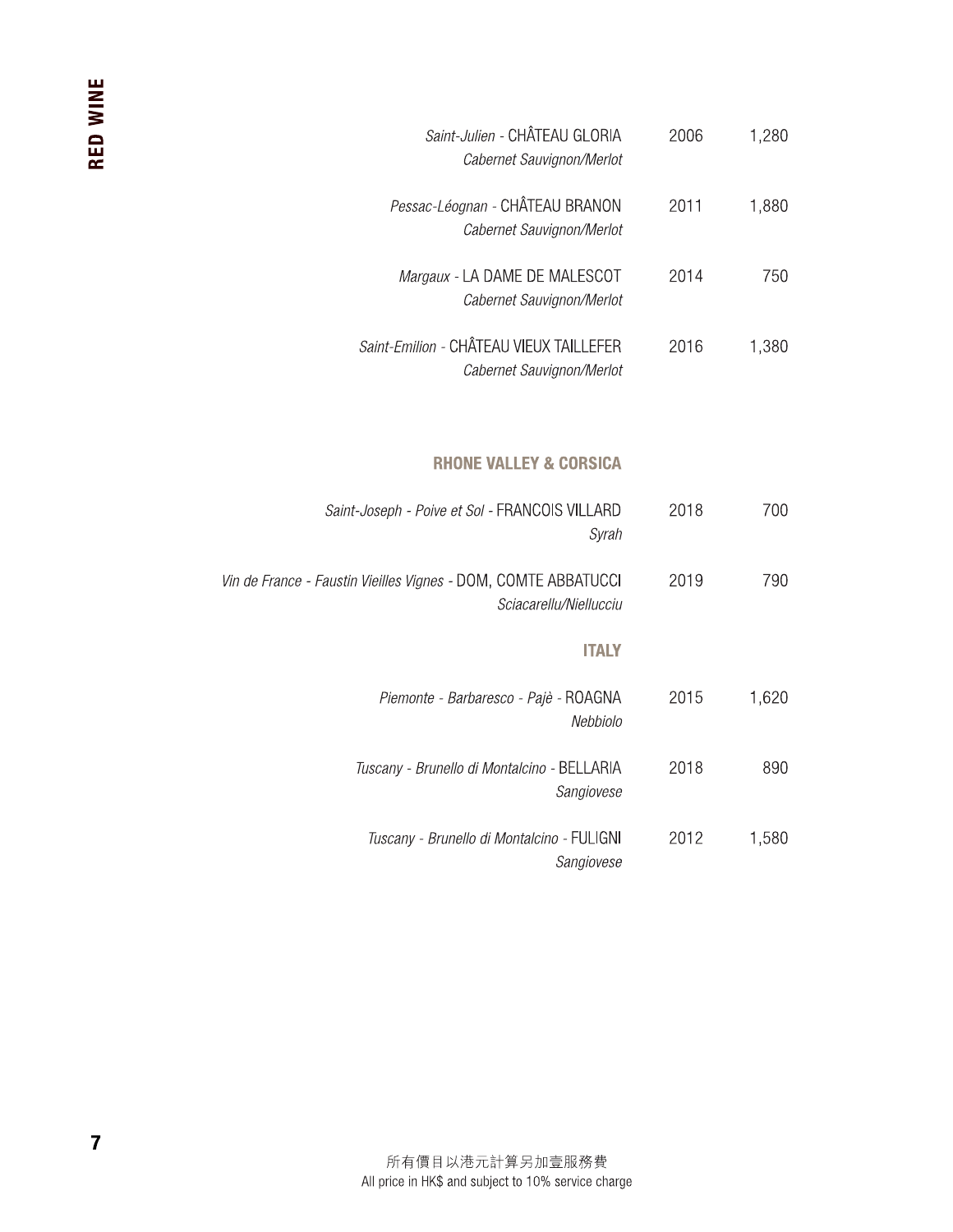#### **SPAIN**

| 1,250 | 2011<br>Spain | Rioja - Gran reserva 904 - LA RIOJA ALTA S.A.<br>Tempranllo            |
|-------|---------------|------------------------------------------------------------------------|
|       |               | <b>AUSTRALIA</b>                                                       |
| 730   | 2016          | Yarra Valley - Healesville - MAC FORBES<br>Shiraz                      |
| 1,250 | 2018          | Barossa Valley - The Struie - TORBRECK<br>Shiraz                       |
| 1,980 | 2017          | South Australia - St. Henry - PENFOLDS<br>Shiraz                       |
|       |               | <b>NEW ZEALAND</b>                                                     |
| 800   | 2017          | Central Otago - RIPPON<br>Pinot Noir                                   |
|       |               | <b>UNITED STATES</b>                                                   |
| 1,900 | 2016          | Alexander Valley - SILVER OAK<br>Cabernet Sauvignon                    |
| 1,400 | 2014          | Sonoma Coast - San Andreas Fault - HIRSCH VINEYARDS<br>Pinot Noir      |
| 1,550 | 2018          | Napa Valley - Artemis - STAG'S LEAP WINE CELLARS<br>Cabernet Sauvignon |
|       |               | <b>CHINA</b>                                                           |
| 950   | 2014          | Ningxia - Family Reserve - SILVER HEIGHTS<br>Cabernet Sauvignon/Merlot |
| 4,250 | 2017          | Yunnan - AO YUN<br>Cabernet Sauvignon                                  |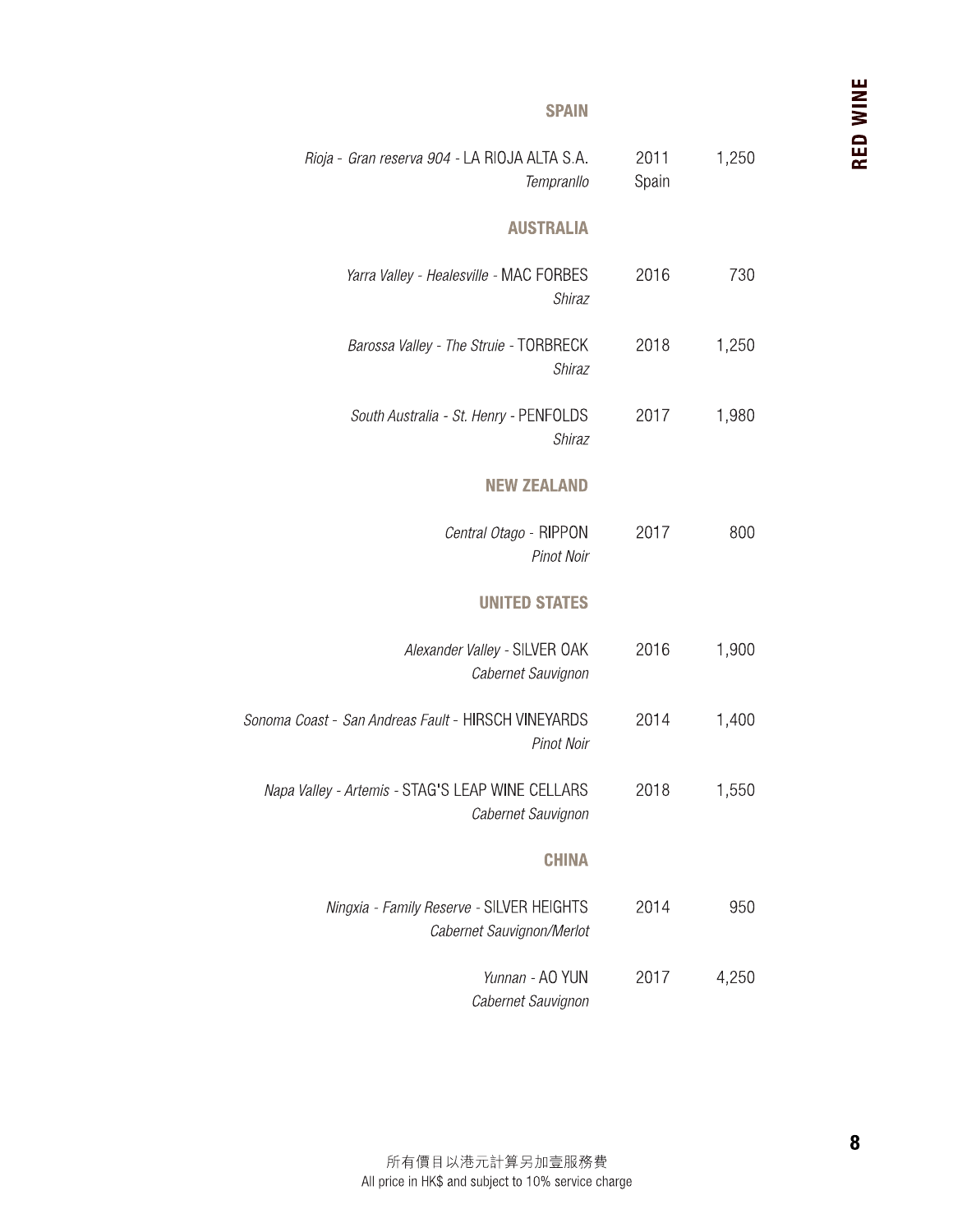# **CHAMPAGNE**

| Blanc de Blancs - RUINART                            | Half | Nv   | 850   |
|------------------------------------------------------|------|------|-------|
| <i>Grande Cuvée -</i> KRUG                           | Half | Nv   | 1,800 |
| Grande Cuvée - KRUG Magnum                           |      | Nv   | 6,580 |
| <b>WHITE WINE</b>                                    |      |      |       |
| <b>FRANCE</b>                                        |      |      |       |
| Sauvignon Blanc - Sancerre - Florés - VINCENT PINARD | Half | 2020 | 480   |
| <b>AUSTRALIA</b>                                     |      |      |       |
| Chardonnay - M3 - SHAW & SMITH                       | Half | 2018 | 520   |

#### **RED WINE**

| <b>FRANCE</b>                                                              |       |  |
|----------------------------------------------------------------------------|-------|--|
| Cabernet Sauvignon/Merlot - Pauillac - CHÂTEAU D'ARMAILHAC Magnum 2001     | 4.580 |  |
|                                                                            |       |  |
| ITALY                                                                      |       |  |
| Cabernet Sauvignon/Cabernet Franc - Sassicaia - TENUTA SAN GUIDO Half 2015 | 2.450 |  |

| <b>USA</b>                                                                 |       |
|----------------------------------------------------------------------------|-------|
| Cabernet Sauvignon/Petite Verdot - Monte Bello - RIDGE VINEYARDS Half 2016 | 2,000 |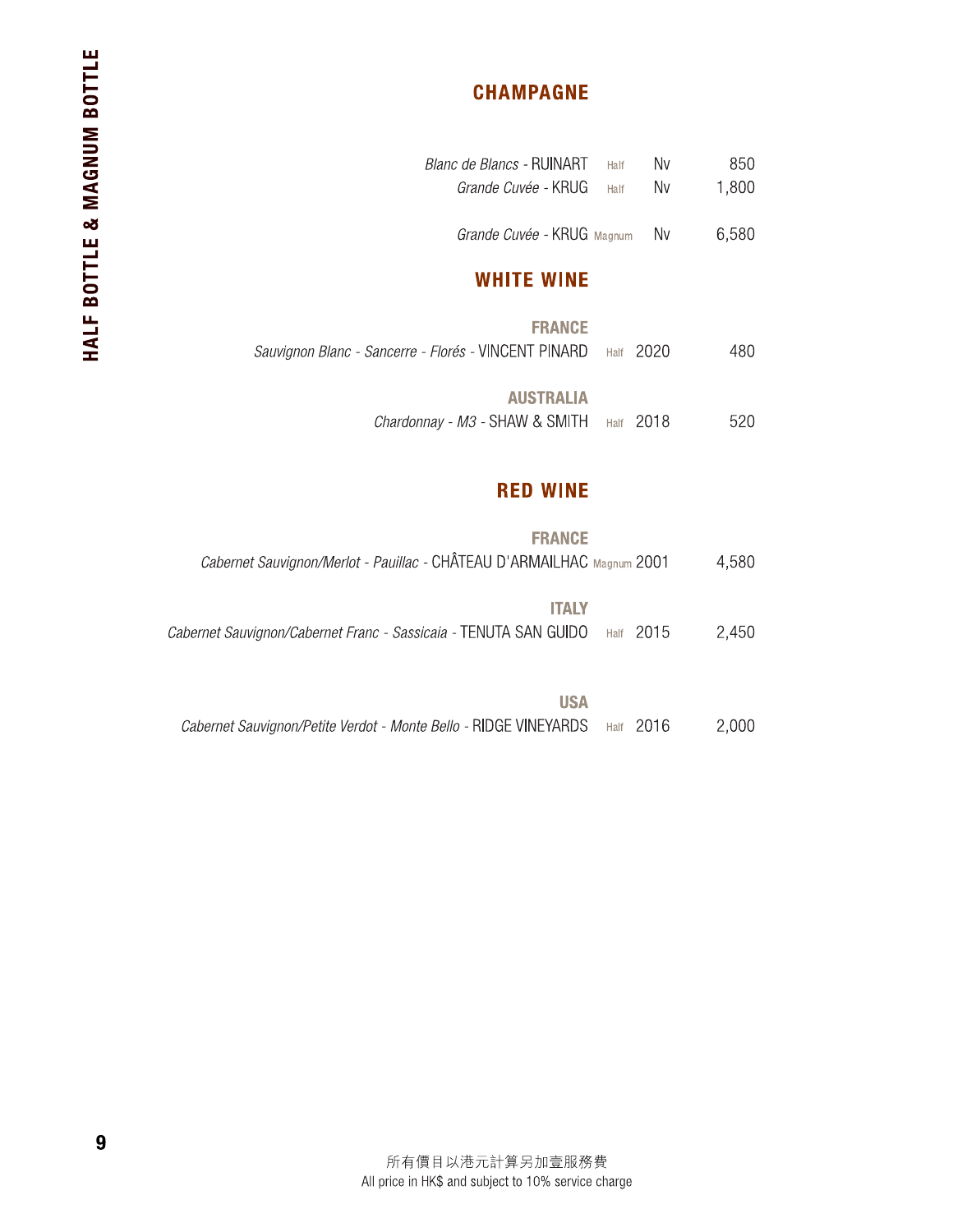# **FRANCE**

| 700        | 2010 | 50c          | <b>SAUTERNES</b><br>CHÂTEAU BASTOR-LAMONTAGNE                                                  |
|------------|------|--------------|------------------------------------------------------------------------------------------------|
|            |      |              | <b>GERMANY</b>                                                                                 |
| 850        | 2019 |              | Riesling - Urziger Wurzgarten - Spatlese - DR. LOOSEN                                          |
|            |      |              | <b>HUNGARY</b>                                                                                 |
| 960        | 2012 |              | <b>TOKAJ</b><br>Tokaji - Aszú - 5 Puttonyos - DISZNOKO                                         |
|            |      |              | <b>PORTUGAL</b>                                                                                |
| 680        | Nv   | 50cl         | Port - Reserve Nirvana - DOW'S                                                                 |
|            |      |              | <b>SAKE</b>                                                                                    |
| 1680       | Nv   |              | By Richard Geoffroy - Toyama - IWA 5                                                           |
|            |      |              | <b>CHINA</b>                                                                                   |
| 500<br>720 |      | 75cl<br>50cl | 5 years - SHAOXING HUA DIAO - 陳年花彫酒5年 (古越龍山)<br>10 years - SHAOXING HUA DIAO - 陳年花彫酒10年 (古越龍山) |
| 1,050      |      | 25cl         | 20 years - SHAOXING HUA DIAO - 陳年花彫酒20年 (古越龍山)                                                 |
| 500        |      | 162c         | 5 years - SHAOXING JIA FAN - 陳年加飯酒5年 (古越龍山)                                                    |
| 4,100      |      | 50cl         | WU LIANG YE - 五糧液                                                                              |
| 6,980      |      | 50cl         | KWEI CHOW MOUTAI - 貴州茅台酒                                                                       |